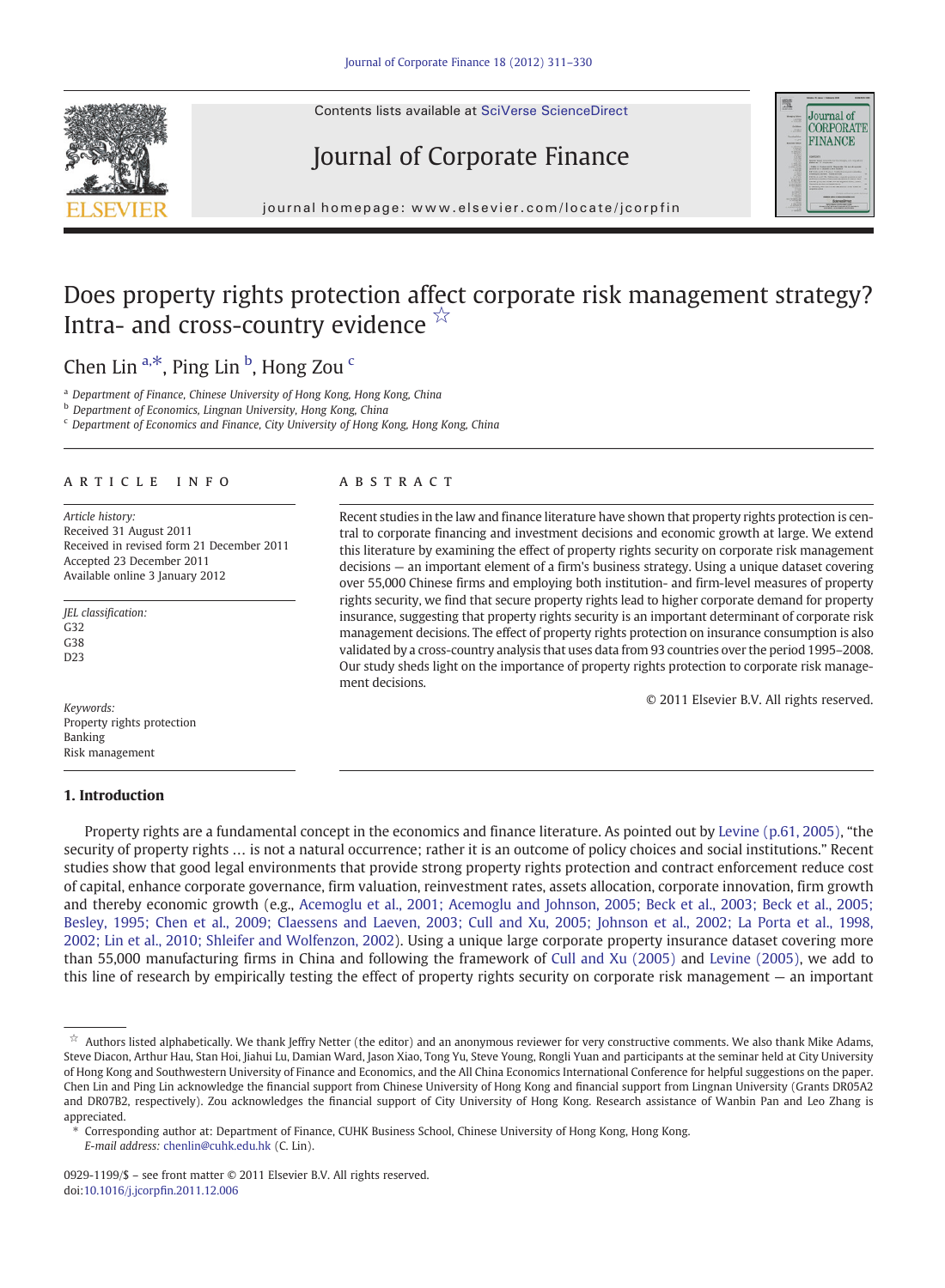element of a firm's overall business strategy [\(Guay and Kothari, 2003, p.423](#page--1-0)) but has been generally neglected so far in the law and finance literature. Bankruptcy is one of the major risks facing businesses and their investors and hence corporate risk management is of paramount importance in preventing financial distress and bankruptcy.

The study also adds to the existing literature of corporate risk management. The extant literature strives to explain why firms undertake risk management activities since risk management should be irrelevant in a classic Modigliani and Miller (M&M) world without market imperfections. In the real world with market imperfections, scholars have identified several important determinants of corporate risk management activities such as the expected cost of financial distress (e.g., [Mayers and Smith, 1982; Smith and Stulz,](#page--1-0) [1985](#page--1-0)), tax incentives (e.g., [Frestad, 2010; Mayers and Smith, 1982; Smith and Stulz, 1985\)](#page--1-0), underinvestment and predation risk (e.g., [Froot et al., 1993; Haushalter, 2000](#page--1-0)), and managerial risk aversion (e.g. [Smith and Stulz, 1985\)](#page--1-0). Our study adds to this strand of literature by showing, for the first time, that property rights security is a new important determinant of corporate risk management decisions. By doing so, it also contributes to the broader corporate hedging and risk management literature, which examines the causes and consequences of various hedging mechanisms such as financial derivatives and corporate cash holdings (e.g., [Fauver](#page--1-0) [and Naranjo, 2010; Kuersten and Linde, 2011; Kusnadi and Wei, 2011](#page--1-0)).

Due to scarcity of data on corporate use of insurance, the corporate risk management literature normally takes the use of derivatives as a proxy for corporate hedging.<sup>1</sup> The existing corporate risk management literature assumes that firms use derivatives purely for hedging purposes ([Guay and Kothari, 2003](#page--1-0)). However, managers may also engage in selective hedging or speculation with derivatives though this is rarely successful. [Géczy et al. \(2007\)](#page--1-0) report that investors often are unable to discern the speculation activities from the financial disclosures. Unlike derivatives, insurance cannot be used for speculation and therefore it provides a cleaner testing ground for the relation between property rights security and corporate risk management [\(Adams et al., 2008;](#page--1-0) [Aunon-Nerin and Ehling, 2008\)](#page--1-0). As pointed out by [MacMinn and Garven \(2000\),](#page--1-0) insurance represents a simple and widely used corporate risk management tool and the corporate property–casualty insurance (P/C insurance) premiums typically exceed dividend payments by an order of 30–40%. In 2004, property–casualty insurance premiums amounted to US\$1395 billion globally. Indeed, [Mayers and Smith \(1982\)](#page--1-0) and [Smith \(1986\)](#page--1-0) conclude that insurance is an integral part of corporate financial policies. As such, evidence on the linkage between property rights security and corporate insurance is of significant managerial and policymaking implications.

There is a close theoretical linkage between corporate risk management via insurance purchases and property rights security. Corporate insurance is a contractual transfer of risks where the insurer agrees to reimburse the insured firm losses arising from specified accidental events (e.g., a fire). Property rights protection provides firms with the right to own assets, to benefit from the income generated from those assets, to dispose of the assets, and to seek compensation for any damages to such assets caused by third parties. The value of the insurance contract thus hinges on the degree of property rights protection afforded by legal rules and contract enforcement. Moreover, secure property rights lead to more corporate investments and thereby better growth opportunities ([Besley, 1995; Cull and Xu, 2005](#page--1-0)) and this further provides a rationale for corporate risk management (e.g., via insurance) in order to mitigate the underinvestment problem ([Froot et al., 1993](#page--1-0)). The important linkage between property rights security and insurance purchase, however, has rarely been tested, due to the paucity of corporate insurance data. Using a country-level dataset, [Esho et al. \(2004\)](#page--1-0) is the only study that shows a positive relation between a country's protection of property rights and its aggregate property–casualty insurance consumption. Our study is the first to examine the relation between variations in property rights security and the purchase of insurance at the firm-level. This is important as [Beck et al. \(2006\)](#page--1-0) argue that one needs to control for firm-specific characteristics to draw appropriate inferences about the relationship between institutions and firm behavior (e.g., risk management in our case).

China represents a unique environment within which to investigate the relation between property rights and corporate insurance because of the following salient features. First, property insurance is a common and major commercial risk management tool for companies in China because of the general lack of risk management expertise among Chinese firms and/or the relatively low safety standard.<sup>2</sup> By purchasing an insurance policy, the insured firm not only obtains loss coverage but also the insurer's services on loss prevention and control. According to [Swiss Re \(2004\),](#page--1-0) property–casualty insurance premiums in China amounted to US \$16.77 billion in 2004, with roughly 65% derived from corporate purchases.

Second, while extant risk management studies typically examine either corporate use of derivatives or insurance in managing risks, we recognize that firms may manage overall risks in a coordinated way with more than one commercial tool (e.g., both insurance and derivatives uses). Failure to take account of the interaction among different risk management tools may lead to a biased inference on the effect of using a particular tool [\(Allayannis and Weston, 2001](#page--1-0)). This possibility, however, is minimized in China because China does not have developed financial derivatives markets. Therefore, in this regard, China represents a cleaner setting for our investigation.

<sup>1</sup> Corporate disclosure requirement has made derivative use data readily available in many countries, whereas there is no similar requirement concerning the purchase of insurance. While numerous studies have empirically examined the determinants of derivative use, investigations of corporate risk management via insurance purchases have been relatively sparse. Only several studies (e.g., [Aunon-Nerin and Ehling, 2008; Hoyt and Khang, 2000; Mayers and Smith, 1990; Regan](#page--1-0) [and Hur, 2007; Zou and Adams, 2006\)](#page--1-0) have examined the determinants of corporate insurance. These studies typically use a sample of several hundred listed firms and invariably focus on firm characteristics in explaining the corporate purchase of insurance. None of them has focused on the importance of property rights security. In contrast, our study uses a sample of about 56,000 firms and examines the roles of both firm-specific characteristics and external institutional factors (e.g., property rights protection, legal and financing environment, economic development) in corporate insurance decisions.

<sup>&</sup>lt;sup>2</sup> Property insurance covers accidental asset losses and is normally valid for one year and renewable upon mutual agreements between the insured and the insurer. The purchase of property insurance in China is voluntary [\(Zou and Adams, 2006\)](#page--1-0).